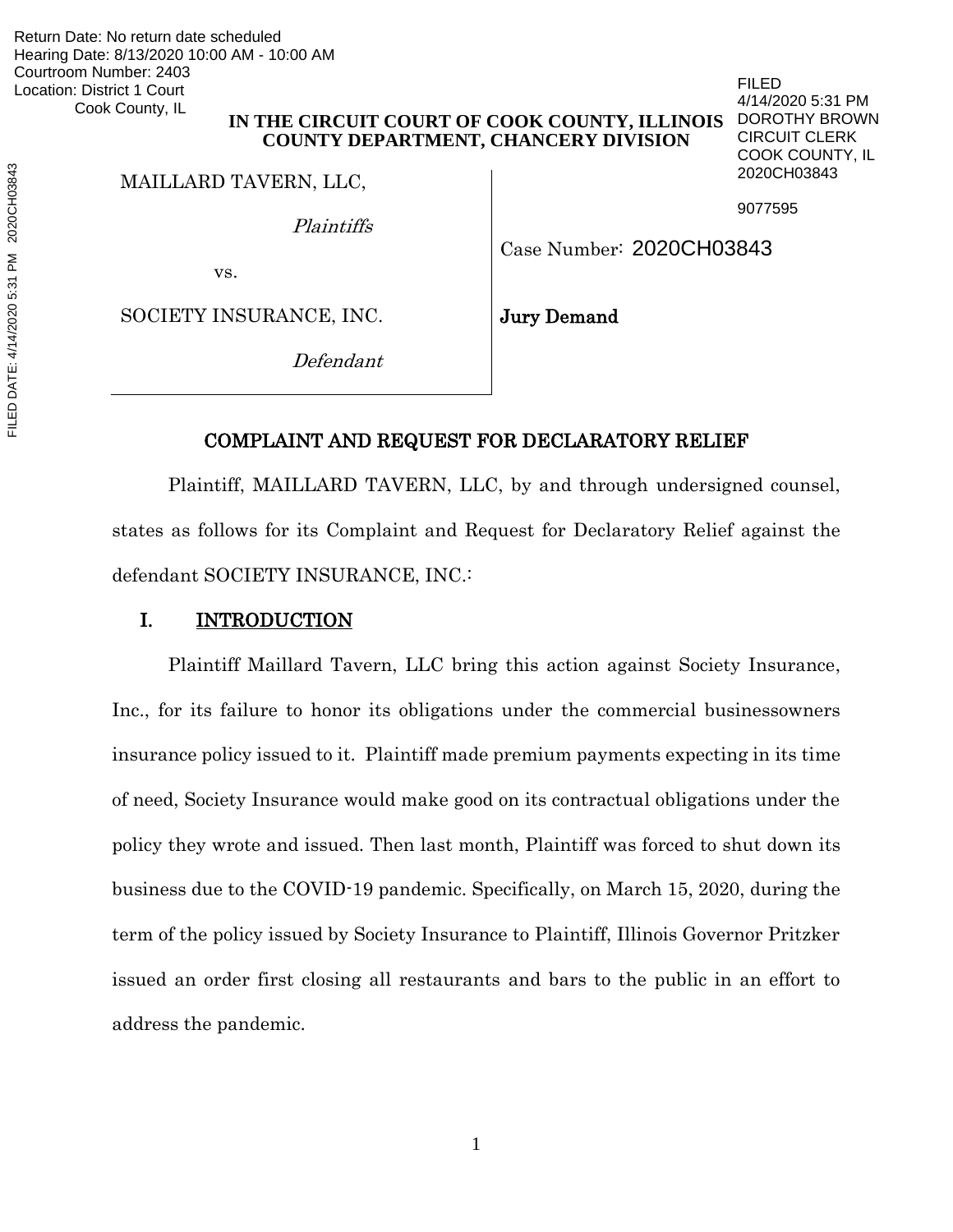Clearly, the losses plaintiff sustained are through no fault of its own; rather, they are part of the State's efforts to slow the spread of the COVID-19 global pandemic. To protect its businesses, including its employees, from a situation like this, plaintiff procured business interruption insurance from Society Insurance. In pertinent part, the policy was intended to provide coverage – and in fact does provide coverage – for losses incurred due to a "necessary suspension" of its operations, including when its businesses are forced to close due to a government order. But despite Society Insurance's express promise in its policy to cover the plaintiff's business interruption losses when the government forces them to close, Society Insurance has failed to pay claims.

As a result of Society Insurance's failure to pay plaintiff's claims, plaintiff is compelled to take legal action and file this action for a declaratory judgment pursuant to 735 ILCS 5/2-701 establishing that it is entitled to receive the benefit of the insurance coverage it purchased and for indemnification of the business losses it has sustained.

#### II. PARTIES, JURISDICTION AND VENUE

1. Plaintiff MAILLARD TAVERN, LLC ("Plaintiff"), is a limited liability corporation organized under Illinois law with its principal place of business in Chicago, Cook County, Illinois.

2. Plaintiff is the owner and operator Maillard Tavern located at 494 North Milwaukee Ave., Chicago, IL 60654.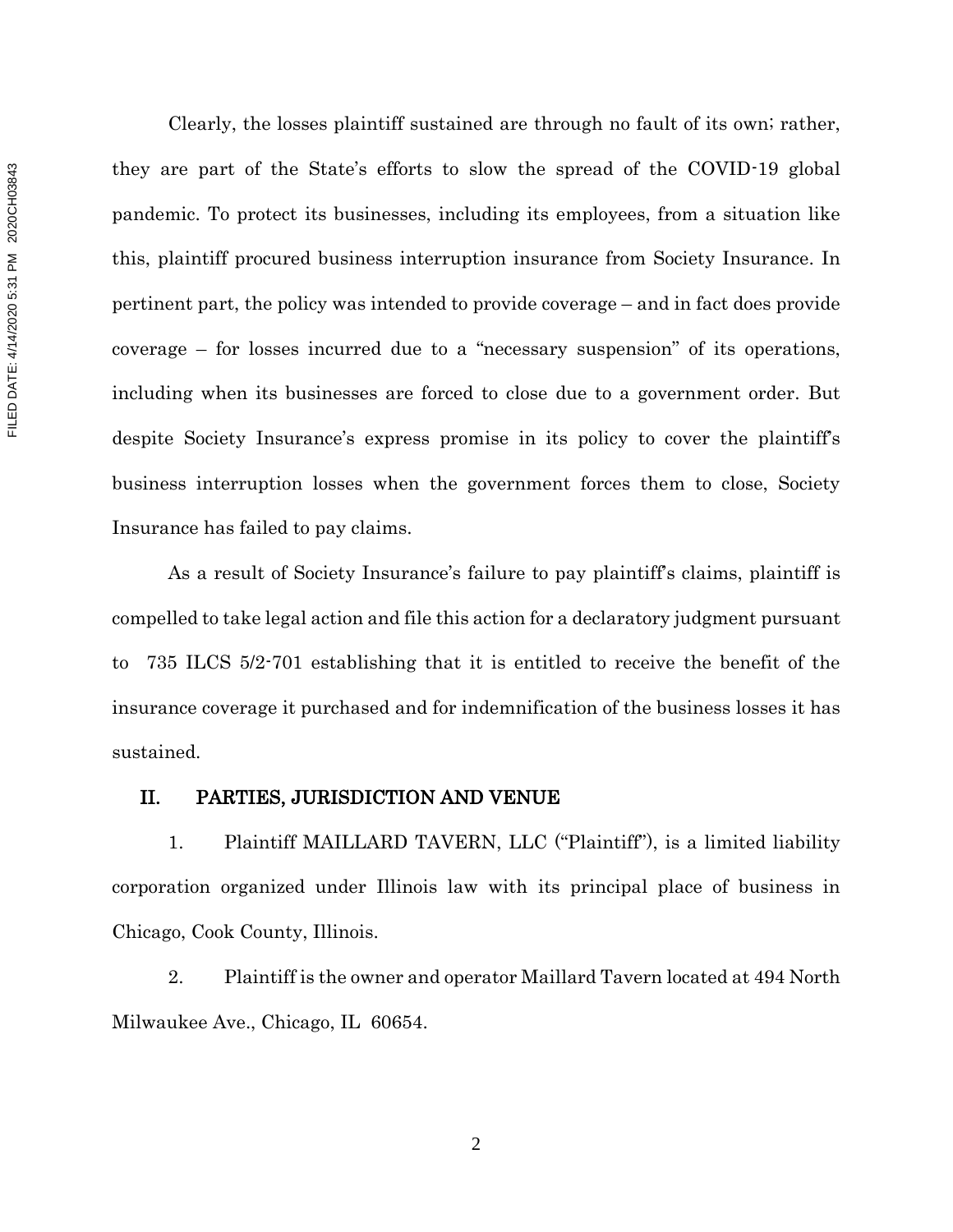3. Defendant Society Insurance, Inc. ("Society") is an insurance company engaged in the business of selling insurance contracts to commercial entities such as Plaintiffs in Illinois and elsewhere. Society Insurance is incorporated in the State of Wisconsin and maintains its principal place of business in Wisconsin.

4. Defendant Society delivered the Policy to Plaintiff in Chicago, Cook County, IL. The Policy insures Plaintiff's property, business operations, and potential liabilities in connection with its business operations, and the covered losses at issue were incurred by Plaintiff in Cook County. The only issue in this case is the interpretation of the polices which is governed by Illinois law, making venue appropriate in this Court.

#### III. FACTUAL SUMMARY

#### A. The Insurance Policy

5. At all times relevant, Society insured Plaintiff pursuant to an insurance policy drafted by Society.

6. Maillard Tavern, LLC is insured pursuant to policy number BP17030704-2. A copy of the policy is attached as Exhibit 1.

7. Plaintiff's Policy provides coverage for loss of Business Income ("BI"), Extra Expense ("EE") coverage, and coverage for loss due to the actions of a Civil Authority.

6. Relevant portions of the Policy provide, subject to other Policy terms, that Defendant Society will:

> a. "pay for the actual loss of Business Income you sustain due to the necessary suspension of your "operations" during the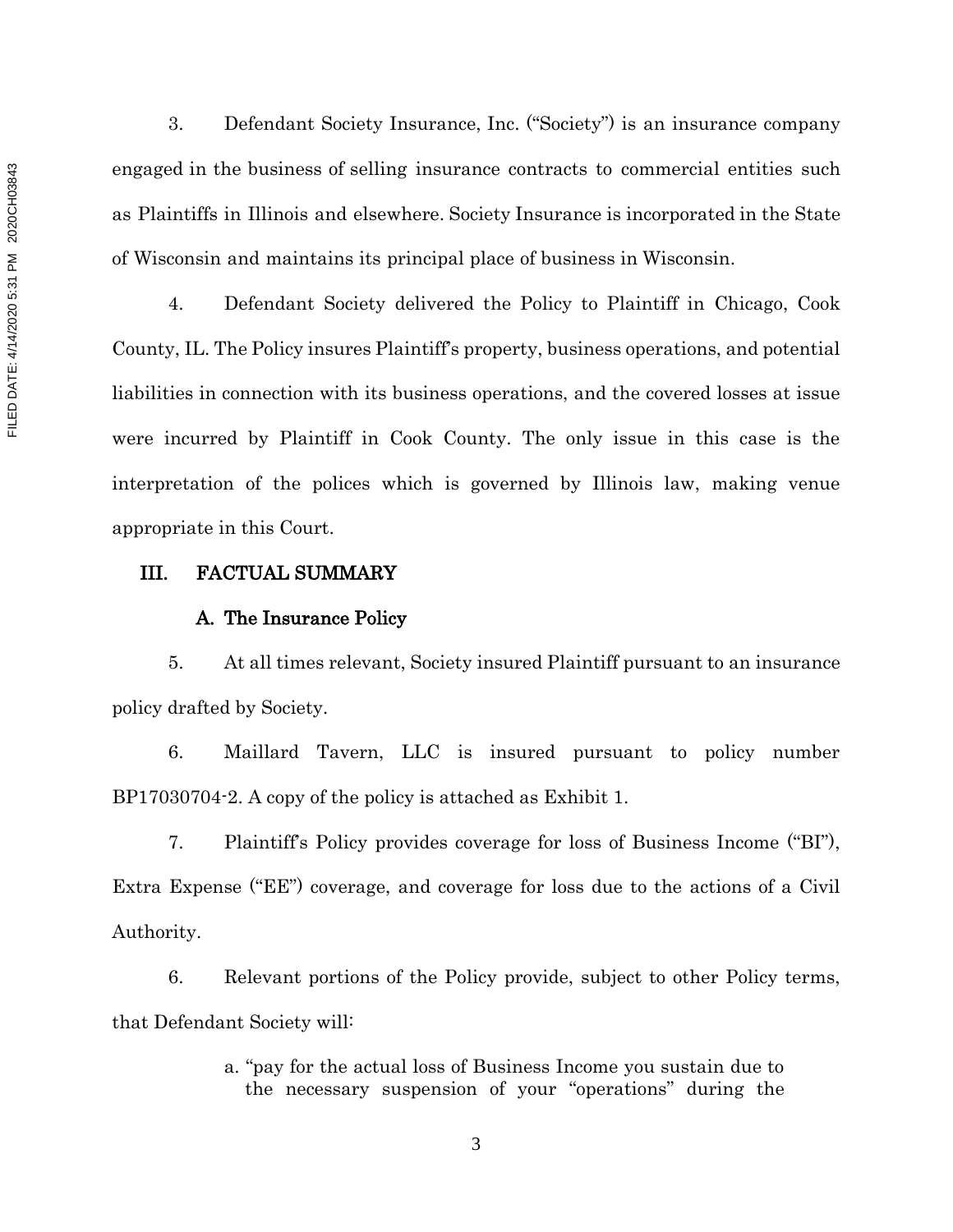"period of restoration". The suspension must be caused by direct physical loss of or damage to covered property at the described premises. The loss or damage must be caused by or result from a Covered Cause of Loss;" and

- b. "pay for loss of Business Income that you sustain during the "period of restoration" and that occurs within 12 consecutive months after the date of direct physical loss or damage."; and
- c. "[w]hen a Covered Cause of Loss causes damage to property other than property at the described premises, we will pay for the actual loss of Business Income you sustain and necessary Extra Expense caused by action of civil authority that prohibits access to the premises…"

8. The term "civil authority" is not defined in the Policy.

9. While the Policy was in force, Plaintiff sustained, and continues to sustain, losses due to COVID-19 at, in, on, and/or around Plaintiffs' premises described in the Policy.

10. While the Policy was in force, Plaintiff sustained, and continues to sustain, losses due to the spread of COVID-19 in the community (the "Pandemic").

11. While the Policy was in force, Plaintiff sustained, and continues to sustain, loss due to the civil authority orders issued by the Governor of Illinois and the Illinois Department of Health addressing COVID-19 and the Pandemic.

#### B. The COVID-19 Virus

- 12. COVID-19 is a virus.
- 13. COVID-19 is a physical substance.
- 14. COVID-19 is a human pathogen.

15. COVID-19 can be present outside the human body in viral fluid particles.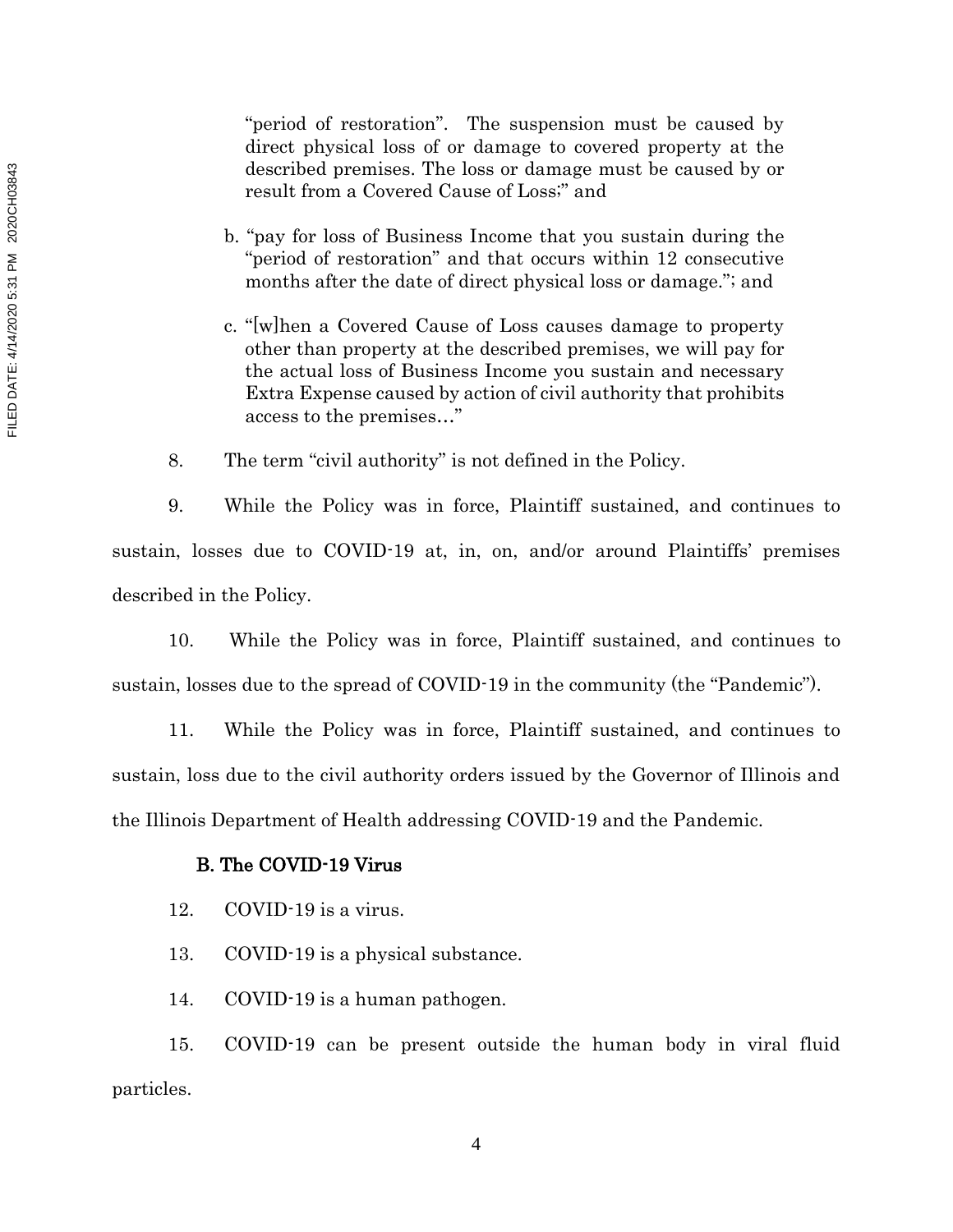16. COVID-19 can and does live on and/or remains capable of being transmitted and active on inert physical surfaces.

17. COVID-19 can and does live on and/or remains capable of being transmitted and active on floors, walls, furniture, desks, tables, chairs, countertops, computer keyboards, touch screens, cardboard packages, food items, silverware, plates, serving trays, glasses, straws, menus, pots, pans, kitchen utensils, faucets, refrigerators, freezers, and other items of property for a period of time.

18. COVID-19 can be transmitted by way of human contact with surfaces and items of physical property on which COVID-19 particles are physically present.

19. COVID-19 has been transmitted by way of human contact with surfaces and items of physical property located at premises in Cook County.

20. COVID-19 has been transmitted by human to human contact and interaction at premises in Cook County, including places like bars and restaurants.

21. COVID-19 can be transmitted through airborne viral particles emitted into the air at premises.

22. COVID-19 has been transmitted by way of human contact with airborne COVID-19 particles emitted into the air at premises in Cook County.

23. The presence of any COVID-19 particles renders items of physical property unsafe.

24. The presence of any COVID-19 particles on physical property impairs its value, usefulness and/or normal function.

FILED DATE: 4/14/2020 5:31 PM 2020CH03843 FILED DATE: 4/14/2020 5:31 PM 2020CH03843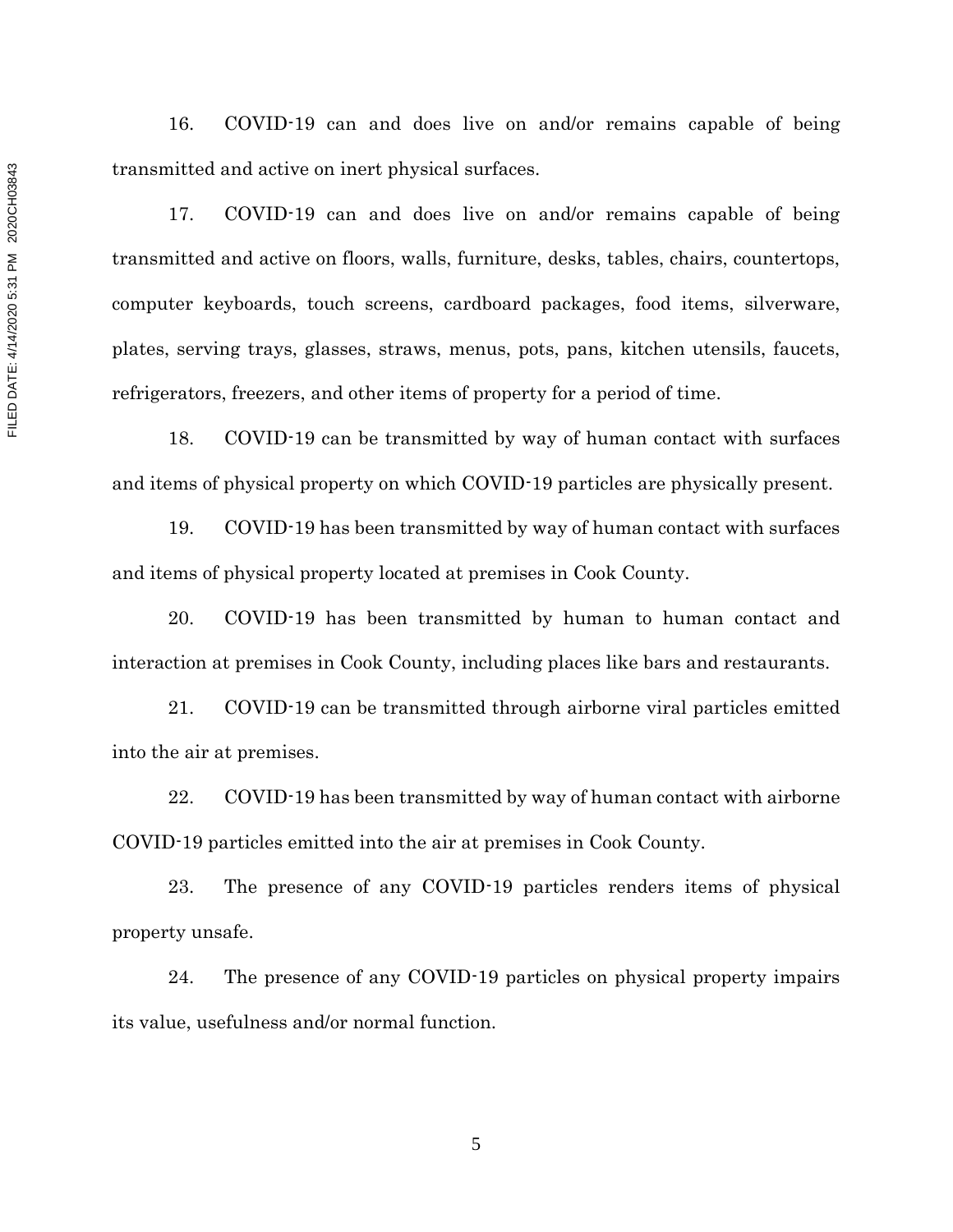25. The presence of any COVID-19 particles causes direct physical harm to property.

26. The presence of any COVID-19 particles causes direct physical loss to property.

27. The presence of any COVID-19 particles causes direct physical damage to property.

28. The presence of any COVID-19 particles at premises renders the premises unsafe, thereby impairing the premises' value, usefulness and/or normal function.

29. The presence of people infected with or carrying COVID-19 particles renders physical property in their vicinity unsafe and unusable, resulting in direct physical loss to that property.

30. The presence of people infected with or carrying COVID-19 particles at premises renders the premises, including property located at that premises, unsafe, resulting in direct physical loss to the premises and property.

#### C. Illinois' Response to COVID-19

31. In response to COVID-19 and the Pandemic, the Governor of Illinois has issued multiple executive orders pursuant to the authority vested in him by the Illinois Constitution and the laws of Illinois.

32. Similarly, the Illinois Department of Health, pursuant to its authority under Illinois law, has issued multiple orders, including a Stay At Home Order.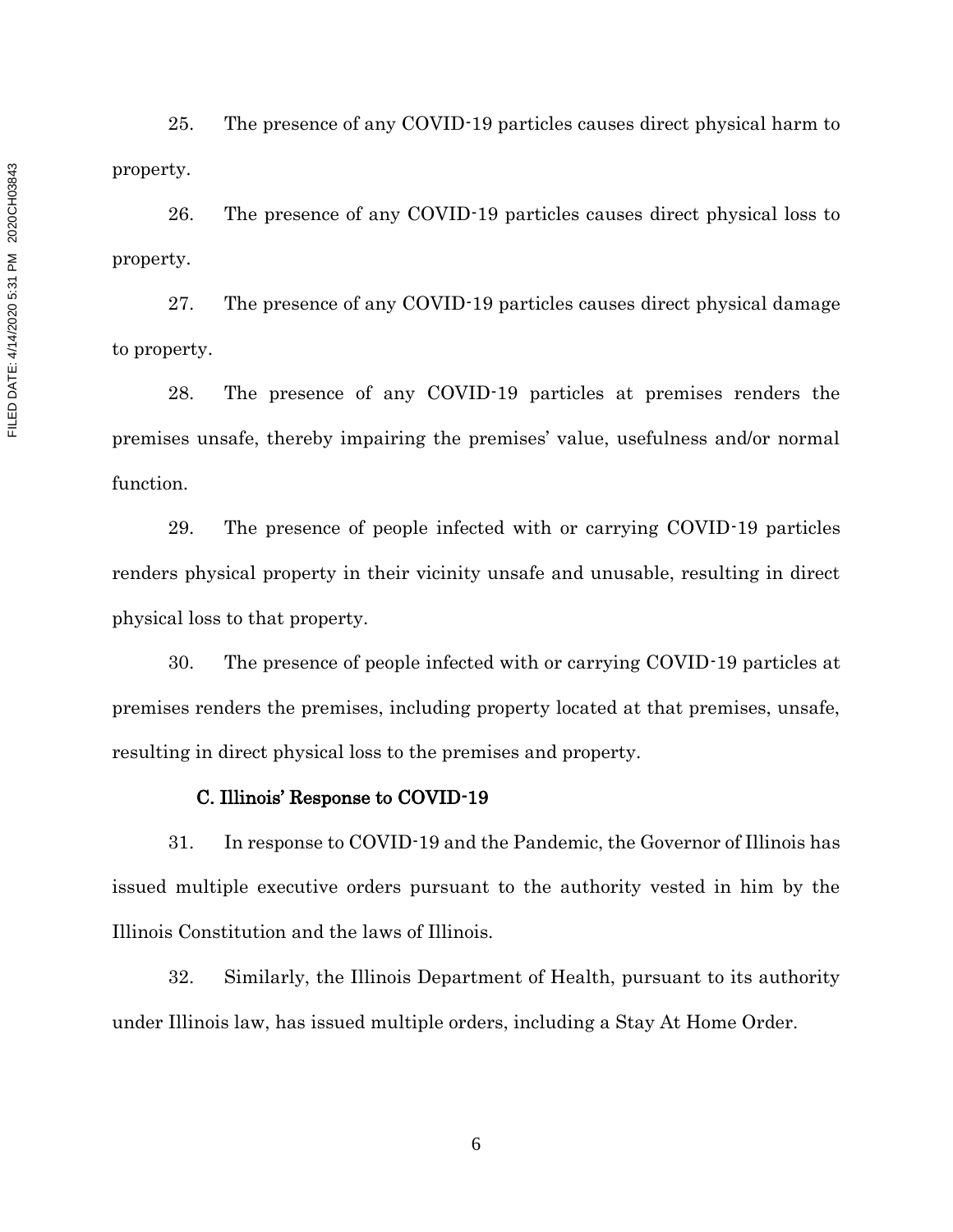33. Similarly, the City of Chicago, pursuant to its authority, has issued orders, including curfew orders on all liquor sales across Chicago.

34. The State of Illinois is a civil authority as contemplated by the Policy.

35. The Illinois Department of Health is a civil authority as contemplated by the Policy.

36. The Governor of the State of Illinois is a civil authority as contemplated by the Policy.

37. The City of Chicago is a civil authority as contemplated by the Policy.

38. The Mayor of Chicago is a civil authority as contemplated by the Policy.

39. On March 11, 2020, the World Heath Organization characterized the COVID-19 outbreak as a pandemic.

40. On March 15, 2020, Illinois Governor J.B. Pritzker issued Executive Order 2020-07 stating "it is necessary and appropriate for the State of Illinois to immediately take measures to protect the public's health in response to this COVID-19 outbreak." With this goal in mind, Governor Pritzker ordered that all bars and restaurants close to the public effective March 16, 2020 to March 30, 2020 (later extended to April 30, 2020 per COVID-19 Executive Order No. 16) and prohibiting all public and private gatherings of 50 people or more, in addition other strict mandates. This order was in response to the physical presence of COVID-19 and the Pandemic.

41. The stated goal of this order was to slow the spread of COVID-19 by minimizing in-person interaction in an environment with "frequently used services in public settings, including bars and restaurants…" The March 15th order further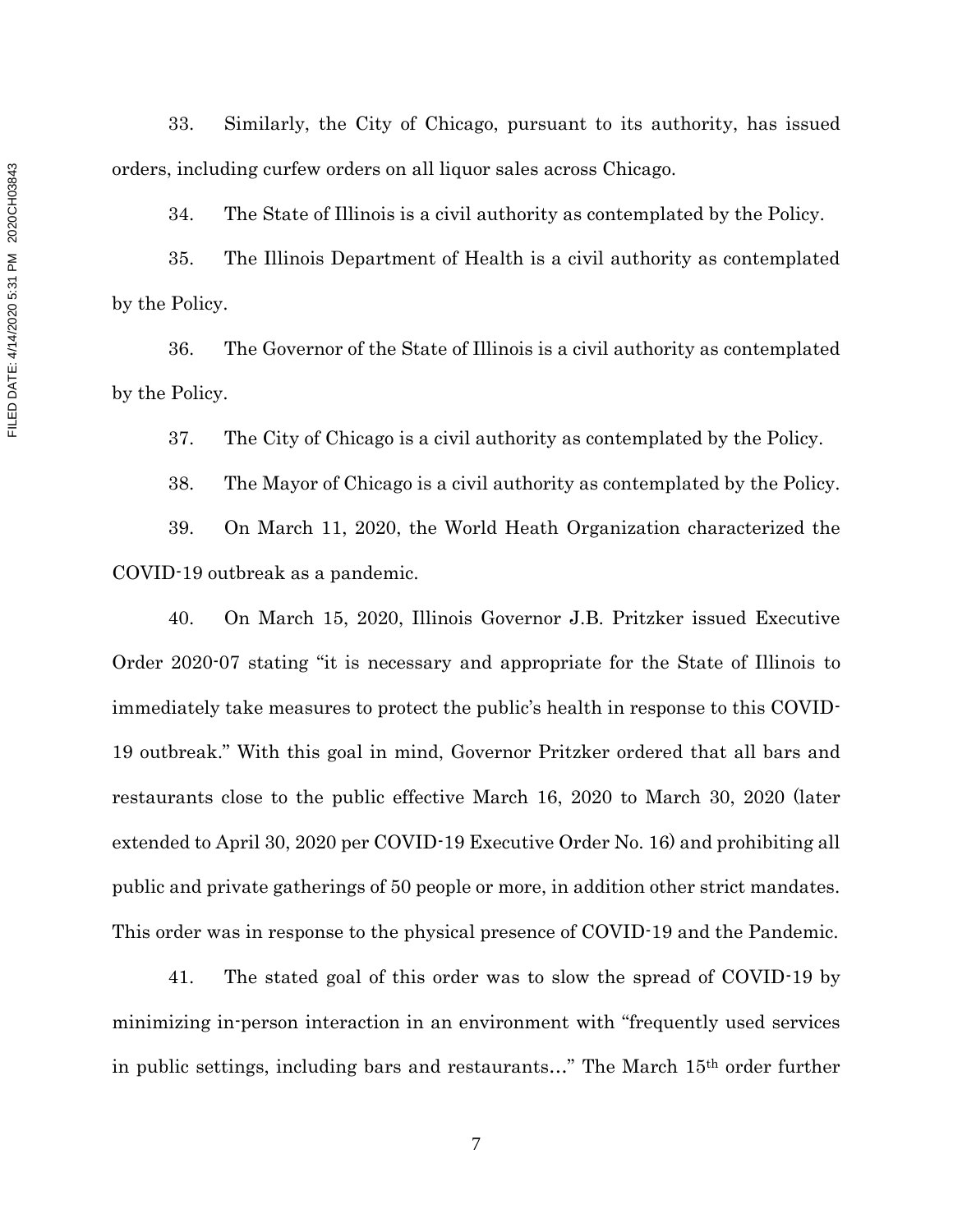provided that "the ongoing spread of COVID-19 and the danger the virus poses to the public's health and wellness require the reduction of on-premises consumption of food and beverages."

42. On March 20, 2020, Governor Pritzker issued a Closure Order (Executive Order 2020-10) (a.k.a., a Stay At Home Order) requiring all Illinois residents to stay at home barring exceptions such as essential travel for essential work or supplies, exercise and recreation, through April 7, 2020. Moreover, the March 20th order reduced the allowable public and private gathering size to no more than 10 people. The March  $20<sup>th</sup>$  order was again in direct response to the continued and increasing presence of the coronavirus on property or around Plaintiffs' premises.

43. Like the March 16, 2020 Closure Order, the March 20, 2020 Order prohibited the public from accessing Plaintiffs' restaurants, thereby causing the necessary suspension of their operations and triggering the Civil Authority coverage under the Policy.

44. On March 26, 2020, Chicago Mayor Lori Lightfoot shut down Chicago's most popular gathering spots, including the entire lakefront and all its parks, bike trails and beaches.

45. On April 8, 2020, Mayor Lightfoot issued a sweeping curfew order, with no definite end date, on all liquor sales across Chicago, banning sales after 9:00 p.m.

#### D. Illinois' Exercise of Civil Authority Closes Plaintiffs' Businesses

46. Plaintiff's business does not qualify as Essential Businesses and was required to cease and/or significantly reduce operations at all its location.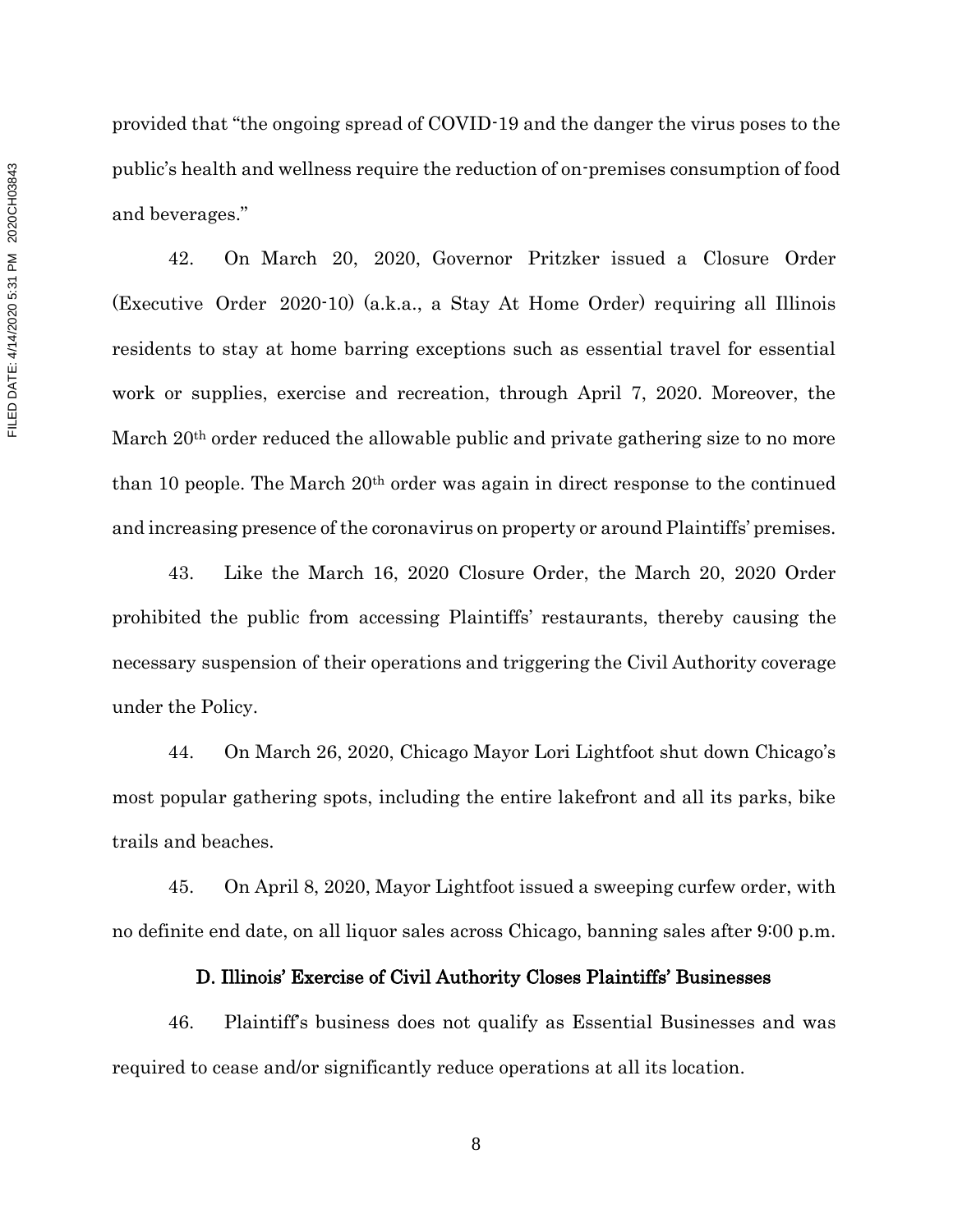47. The civil authority orders, including, but not limited to the Stay At Home Order, prohibit access to Plaintiff's premises described in the Policy.

48. The State of Illinois, through the Governor and the Department of Health, have issued, and continue to issue, authoritative orders governing Illinoisans and Illinois businesses, including Plaintiff's, in response to COVID-19 and the Pandemic, the effect of which have required and continue to require Plaintiff to cease and/or significantly reduce operations at, and that have prohibited and continue to prohibit access to, the premises described in the Policy.

49. State and local governmental authorities, and public health officials around the Country, acknowledge that COVID-19 and the Pandemic cause direct physical loss and damage to property. For example:

- a. The state of Colorado issued a Public Health Order indicating that "COVID-19... physically contributes to property loss, *contamination, and damage...*" (Emphasis added);
- b. The City of New York issued an Emergency Executive Order in response to COVID-19 and the Pandemic, in part "because the virus *physically is causing property loss and damage*." (Emphasis added);
- c. Broward County, Florida issued an Emergency Order acknowledging that COVID-19 "is physically causing property damage." (Emphasis added);
- d. The State of Washington issued a stay at home Proclamation stating the "COVID-19 pandemic and its progression… remains a public disaster affecting life, health, [and] *property...*" (Emphasis added);
- e. The State of Indiana issued an Executive Order recognizing that COVID-19 has the "propensity to **physically** impact surfaces and personal *property*." (Emphasis added);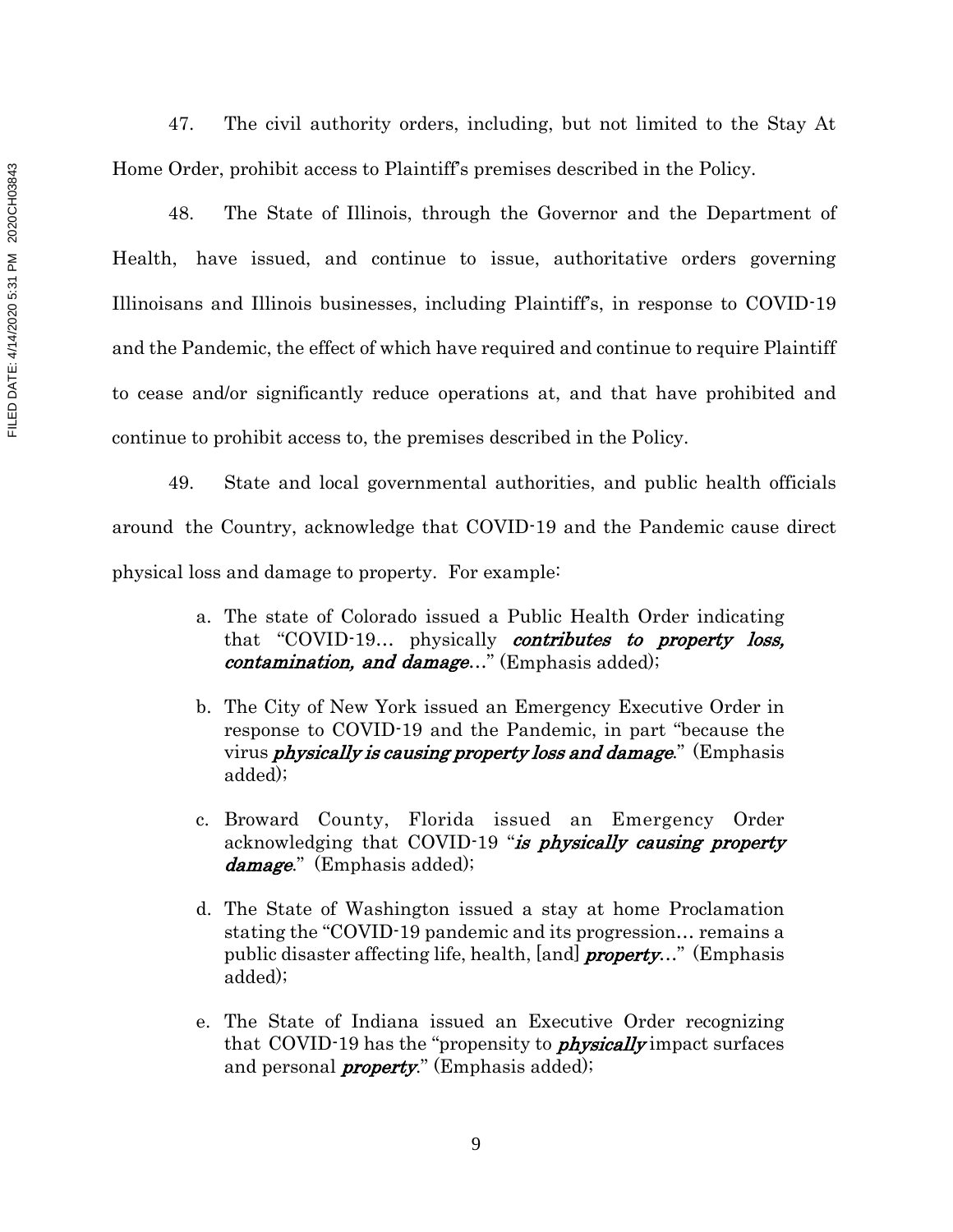- f. The City of New Orleans issued an order stating "there is reason to believe that COVID-19 may spread amongst the population by various means of exposure, including the propensity to attach to surfaces for prolonged period of time, thereby spreading from surface to person and *causing property loss and damage* in certain circumstances." (Emphasis added);
- g. The State of New Mexico issued a Public Health Order acknowledging the "threat" COVID-19 "poses" to "*property*." (Emphasis added);
- h. North Carolina issued a statewide Executive Order in response to the Pandemic not only "to assure adequate protection for lives," but also to "assure adequate protection of... **property.**" (Emphasis added); and
- i. The City of Los Angeles issued an Order in response to COVID-19 "because, among other reasons, the COVID-19 virus can spread easily from person to person and it is *physically causing* **property loss or damage** due to its tendency to attach to surfaces for prolonged periods of time." (Emphasis added).
- 50. COVID-19 and the Pandemic are physically impacting public and

private property in Illinois and throughout the country.

51. COVID-19 and the Pandemic have caused and continue to cause direct

physical loss and damage to property.

52. People in Cook County have been diagnosed with COVID-19.

53. People in Cook County have, and have had, COVID-19 disease but have not been diagnosed.

54. People in Cook County have COVID-19 particles on or about their person and personal property.

55. Properties and premises throughout Cook County contain the presence of COVID-19 particles on surfaces and items of property.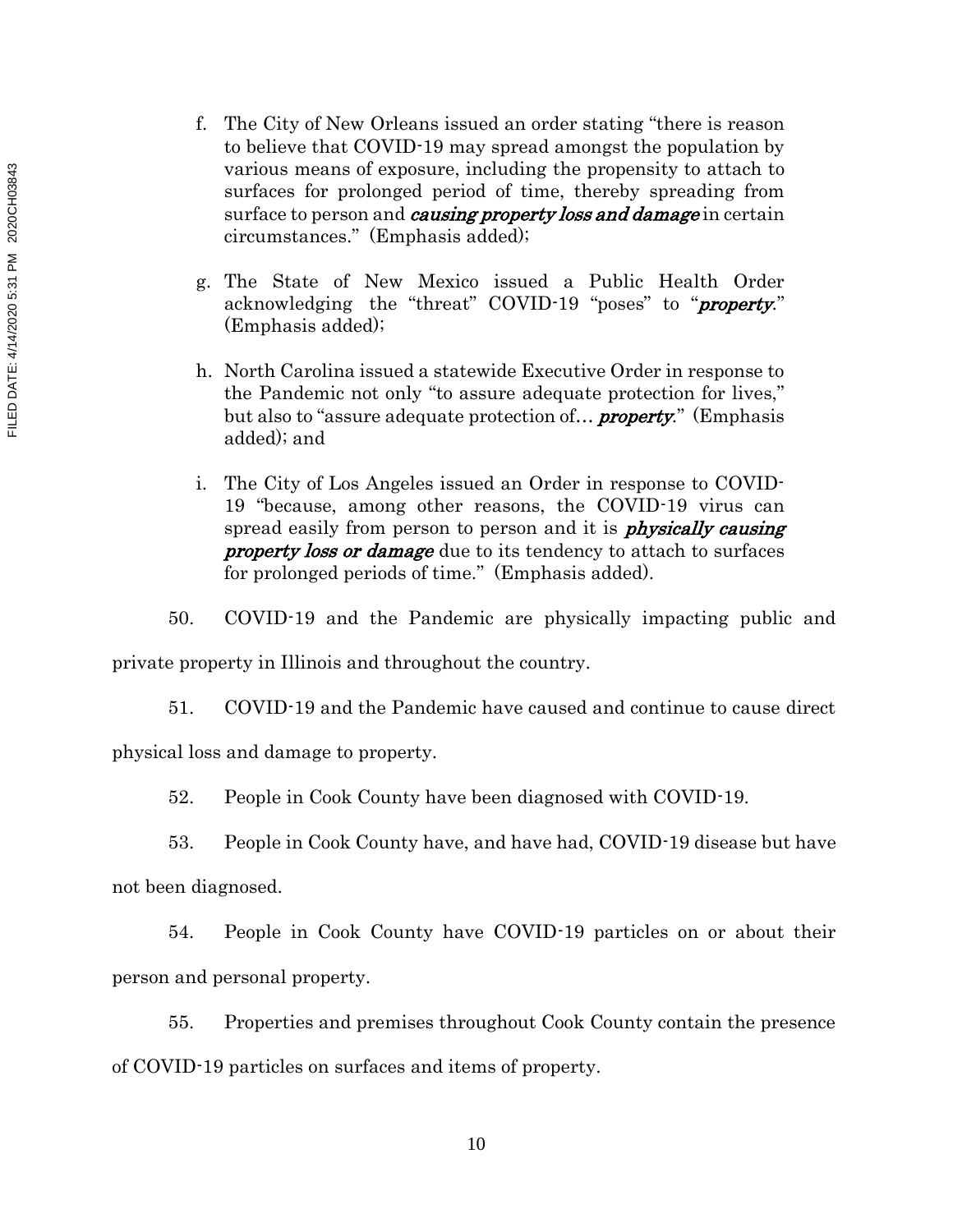56. It is probable that COVID-19 particles have been physically present at Plaintiff's premises described in the Policy during the time the policy was in effect.

57. It is probable that COVID-19 particles have been physically present on surfaces and items of property located at Plaintiff's premises described in the Policy during the time the policy was in effect.

58. It is probable that airborne COVID-19 particles have been physically present at Plaintiff's premises described in the Policy during the time the policy was in effect.

59. It is probable that people carrying COVID-19 particles in, on or about their person have been present at Plaintiff's premises described in the Complaint during the time the policy was in effect.

60. It is probable that airborne COVID-19 particles have been physically present at Plaintiff's premises described in the Policy during the time the policy was in effect.

61. Plaintiff has sustained direct physical loss and damage to items of property located at its premises and direct physical loss and damage to its premises described in the Policy as a result of the presence of COVID-19 particles and/or the Pandemic.

62. Plaintiff submitted a timely insurance claim to Defendant Society.

63. Defendant Society has denied Plaintiff's claim.

64. There is a dispute about whether Plaintiff is entitled to coverage under the Policy for its losses sustained and to be sustained in the future. Accordingly,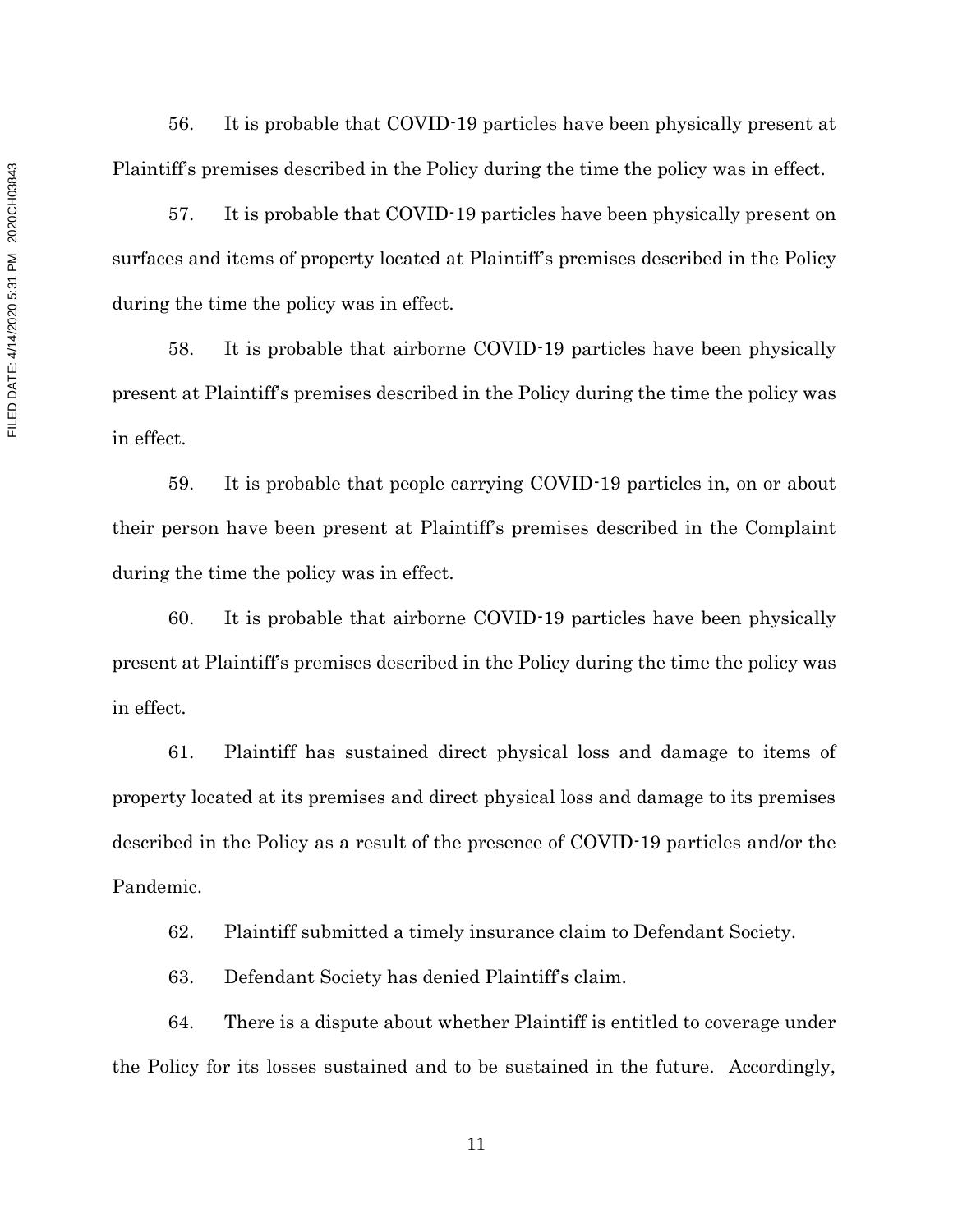Plaintiff is entitled to declaratory relief from this Court pursuant to 735 ILCS 5/2-

701.

- 65. Plaintiff is entitled to and demands a declaration that:
	- a. Plaintiff sustained direct physical loss or damage to property at its premises described in the Policy as a result of COVID-19 and/or the Pandemic;
	- b. COVID-19 is a covered cause of loss under the Policy;
	- c. the Pandemic is a covered cause of loss under the Policy;
	- d. the losses incurred by Plaintiff as the result of the orders issued by the Governor of Illinois and the Illinois Department of Health are covered losses under the Policy;
	- e. Defendant Society has not and cannot prove the application of any exclusion or limitation to the coverage for Plaintiff's losses alleged herein;
	- f. Plaintiff is entitled to coverage for its past and future Business Income loss(es) and Extra Expense resulting from COVID-19 and/or the Pandemic for the time period set forth in the Policy;
	- g. Plaintiff is entitled to coverage for loss(es) due to the actions of Illinois's civil authorities, including the Governor of Illinois and the Illinois Department of Health;
	- h. Plaintiff has coverage for any substantially similar civil authority order in the future that limits or restricts the access to Plaintiff's places of business and/or its operations; and
	- i. Any other issue that may arise during the course of litigation that is a proper issue on which to grant declaratory relief.
- 66. Plaintiff does not seek a determination of its damages resulting from

COVID-19 and/or the pandemic. If there is a dispute between the parties as to the

amount of the loss, the Policy provides that such a dispute should be resolved by

# Appraisal: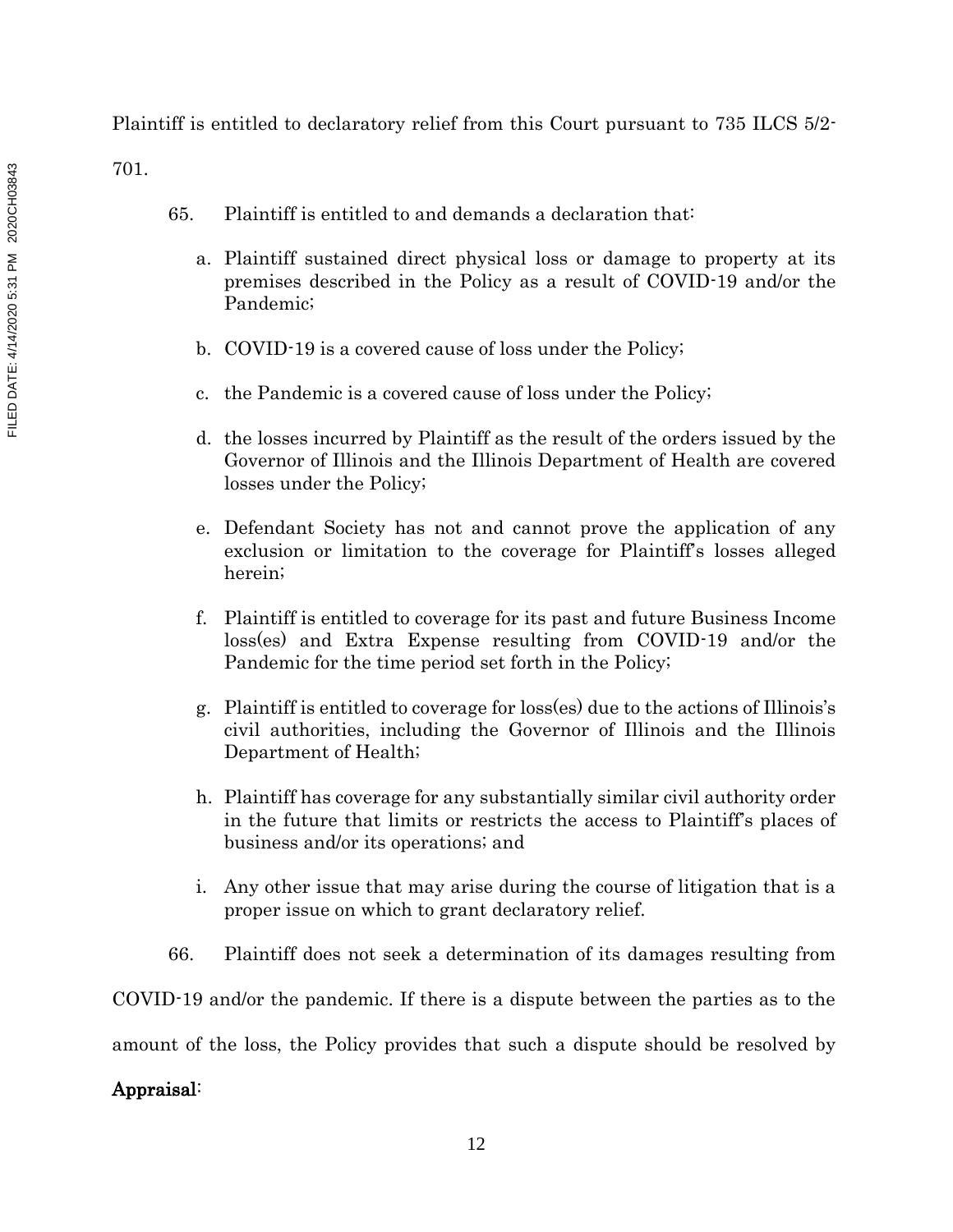If we and you disagree on the amount of "Business Income" or Extra Expense "loss", either may make written demand for an appraisal of the "loss". In this event, each party will select a competent and impartial appraiser.

The two appraisers will select an umpire. If they cannot agree, either may request that selection be made by a judge of a court having jurisdiction. The appraisers will state separately the amount of "Business Income" or Extra Expense "loss". If they fail to agree, they will submit their differences to the umpire. A decision agreed to by any two will be binding.

Each party will:

a. Pay its chosen appraiser; and

b. Bear the other expenses of the appraisal and umpire equally.

If there is an appraisal, we still retain our right to deny the claim. (TBP2 05-15)

67. Plaintiff prays for declaratory relief from the Court that Defendant Society must resolve any dispute about the amount of loss via Appraisal. Plaintiff

also requests the Court to appoint the umpire if the appraisers cannot agree.

68. Plaintiff prays for any further relief the Court deems proper, including attorney fees, interest, and costs as allowed by law or in the exercise of the Court's equitable jurisdiction. Flaxe and you disagree on the amount of "Business here"<br>extra Expense "loss", either may make written deman<br>approxed of the "loss". In this event, each party will<br>competent and impartial appraiser.<br>The two approximate sol

WHEREFORE, Plaintiff seeks judgment against Defendant Society, as set forth above, plus interest, costs, and attorney fees as allowed by law.

# DEMAND FOR TRIAL BY JURY